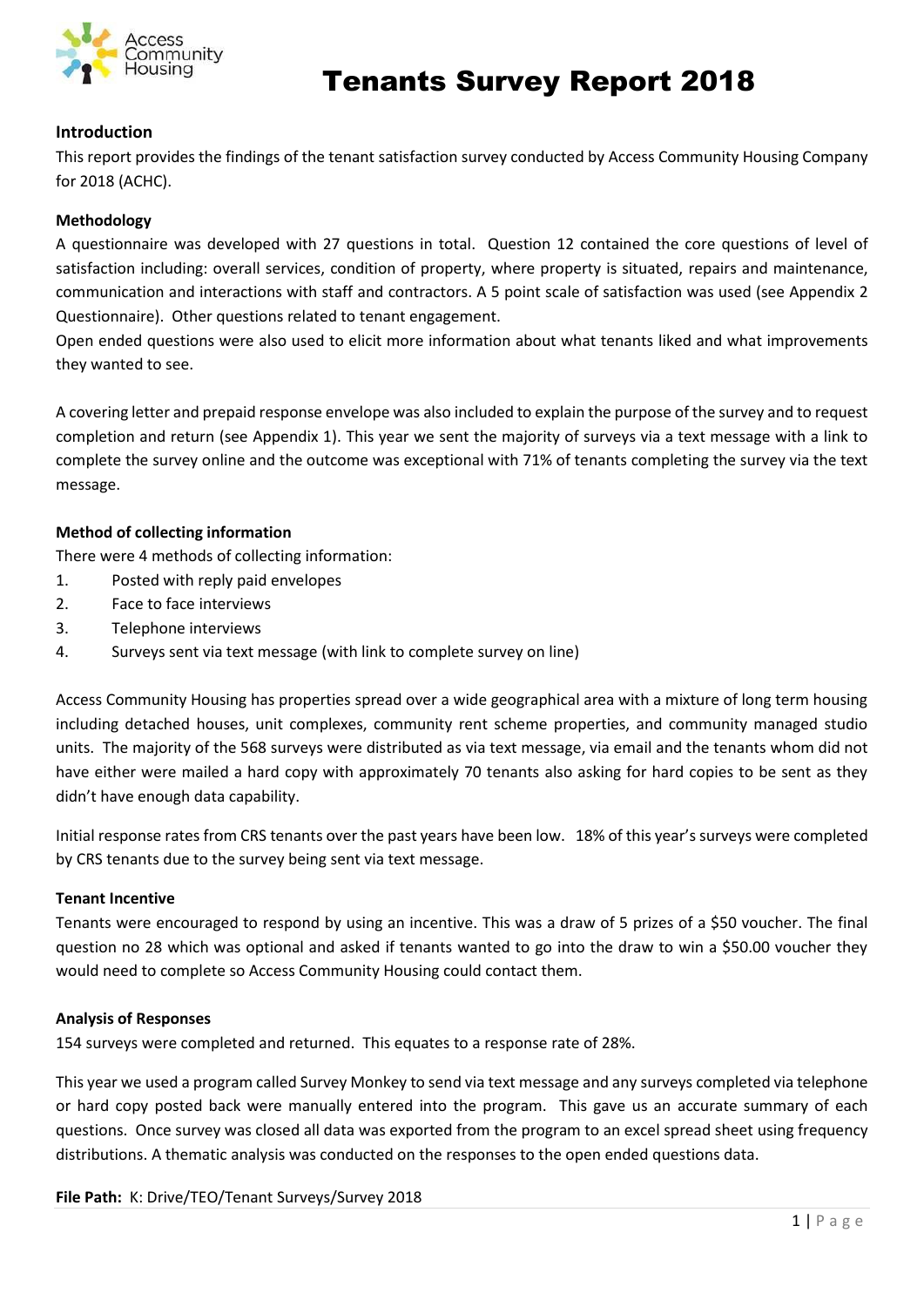### **Demographic data**

#### **Gender of Respondents**

Female 65.6% Male 34.4% Unanswered 0%

#### **Primary Tenant**

Primary 96.75% Secondary 03.25%

#### **Age of Respondents**

| $16 - 24$  | 9.80%              |
|------------|--------------------|
| 25-34      | 17.65%             |
| 35-44      | 22.22%             |
| 45-54      | 15.69%             |
| 55-64      | 13.07%             |
| 65-74      | 15.03%             |
| $75+$      | 6.54%              |
| Unanswered | 1 skipped question |

#### **Length of tenancy**

| Less than 1 year  | 19.61%             |
|-------------------|--------------------|
| 1-6 years         | 48.37%             |
| More than 6 years | 32.02%             |
| Unanswered        | 1 skipped question |
|                   |                    |

### **No of people living in household**

The vast majority of respondents lived alone No in Household

- 1 54%
- 2 18%
- 3 12%
- 4 08%
- 5 05%
- 6 0%
- 7 03%
- 8 0%
- 9 0%
- 10 0%
- 11 0%

### **People living in household with a disability**

41.83% of respondents identified that there was a person in the household with a disability. 58.17% of respondents identified no disability in the household.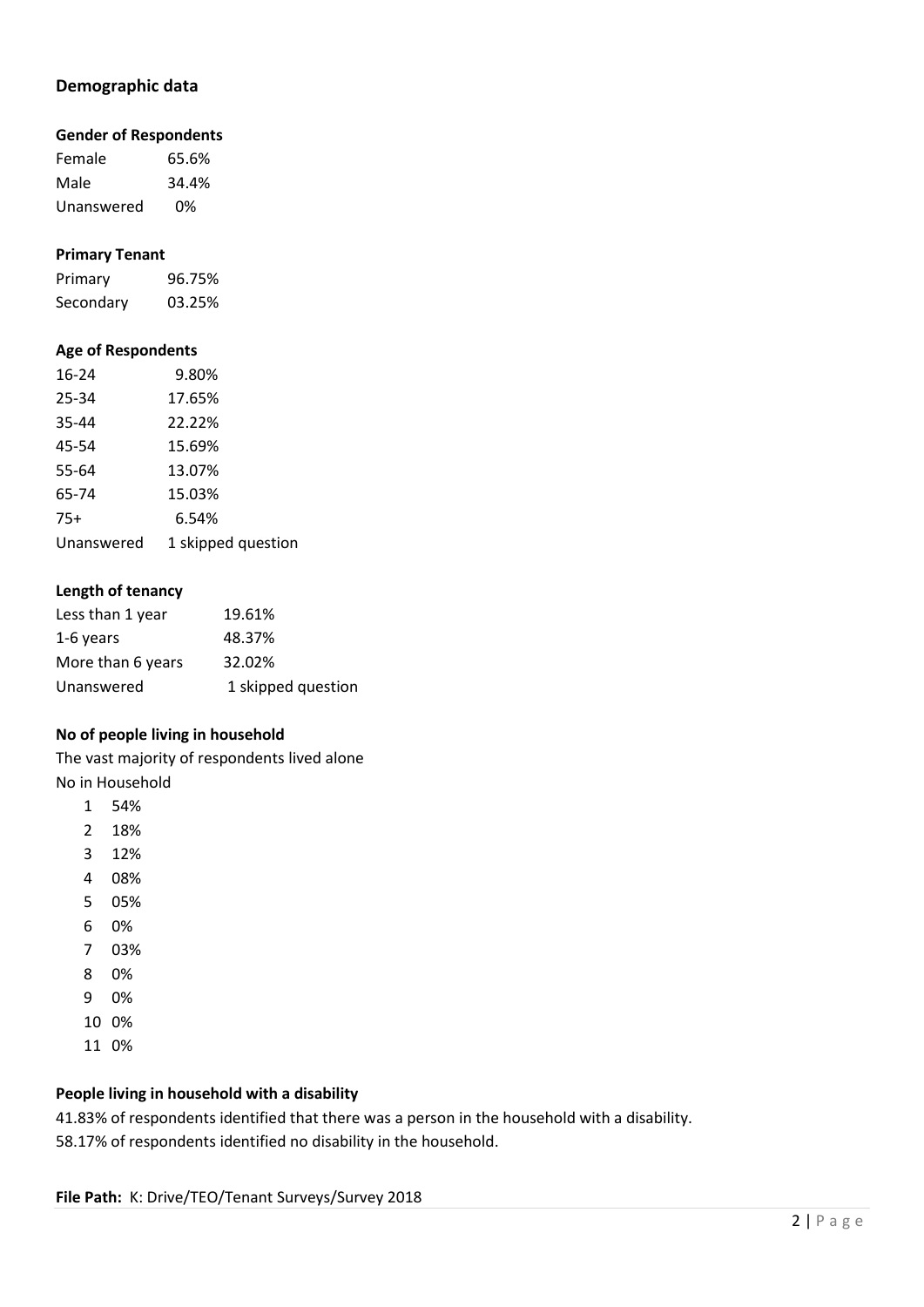### **Cultural Identity**

There were 170 responses to the question "Do you identify with any of these cultural groups? "This is 99% of all the respondents.

| Aboriginal                               | 18% |
|------------------------------------------|-----|
| Torres Strait Islander                   | 13% |
| Both Aboriginal & Torres Strait Islander | 08% |
| Australian South Sea Islander            | በ%  |
| Other                                    | 61% |
|                                          |     |

### **Language spoken most at home**

65% responded English only.

33% responded that they spoke a second language.

2% did not specify.



**Condition of the property when they first moved in.**

90% of respondents advised that they were happy with the condition of their home. 2% of respondents advised that they were dissatisfied with the condition of their home. 8% of respondents advised they were they were neither satisfied nor dissatisfied.

### **Living Situation prior to ACHC**

- 21.57% Other Social Housing
- 7.19% Caravan Park hotel/motel or boarding house
- 18.3% Short-term or Emergency accommodation
- 13.07% Refuge, crisis accommodation
- 11.11% Sleeping rough/homeless
- 11.11% Overcrowded housing, living with friends/family temporarily, coach surfing
- 17.65% Other Majority of tenants stated they were in private rental
- 1 Skipped Question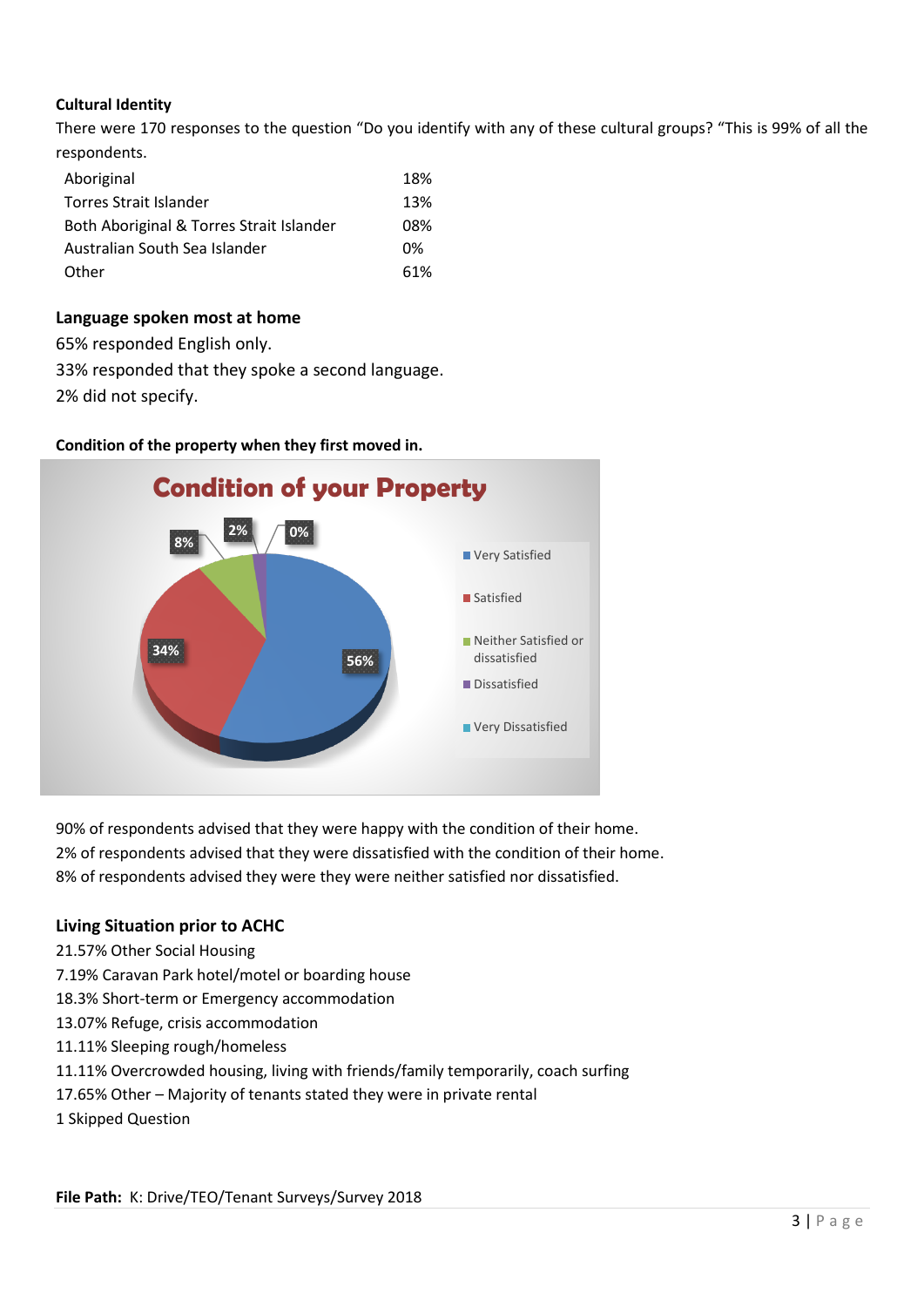### **Satisfaction with services provided by Access Community Housing**

The response rates to the level of satisfaction questions indicate that the majority of respondents are satisfied with the services provided by Access Community Housing.

Many respondents also used the opportunity to provide positive comments about the services that Access Community Housing provides, where the question was asked "What is Access Community Housing doing well?"

The following pie graphs provide a percentage breakdown of responses. As the numbers were rounded up to zero decimal places, the total will sometimes vary very slightly from 100%

88% of respondents were satisfied overall with the services that Access Community Housing provides.

### **Comments**

*'Making sure not to have any nuisance or bad people in their properties, cleaning and doing the gardening around the unit blocks, taking in each and every complainant, making sure there tenants feel safe in their homes, having good rates for rent so we can survive on Centrelink, not disturbing the peace if someone wants to be left alone, making sure nothing is broken or badly damaged in the homes, always fixing everything up for the tenants, being nice to everyone, doing giveaways and prizes every so often, helping the homeless that also asking for help, smiling at reception and remembering everybody's name when they walk in the office.'*

*'Providing homes, maintaining the property as much as budget permits.'*

*'Responding to my calls and reply with maintenance works, maintains repairs.'*

*'Always meet our needs, make sure our rents all updated, maintenance and repairing if work needs to be done and also friendly staff.'*

*'Someone is always able to help or advise me with a question or problem that I may have.'*

### **The Repairs and Maintenance Service**



89.54% of respondents were satisfied overall with repairs and maintenance services with 56.21% being very satisfied.

### **Comments**

**File Path:** K: Drive/TEO/Tenant Surveys/Survey 2018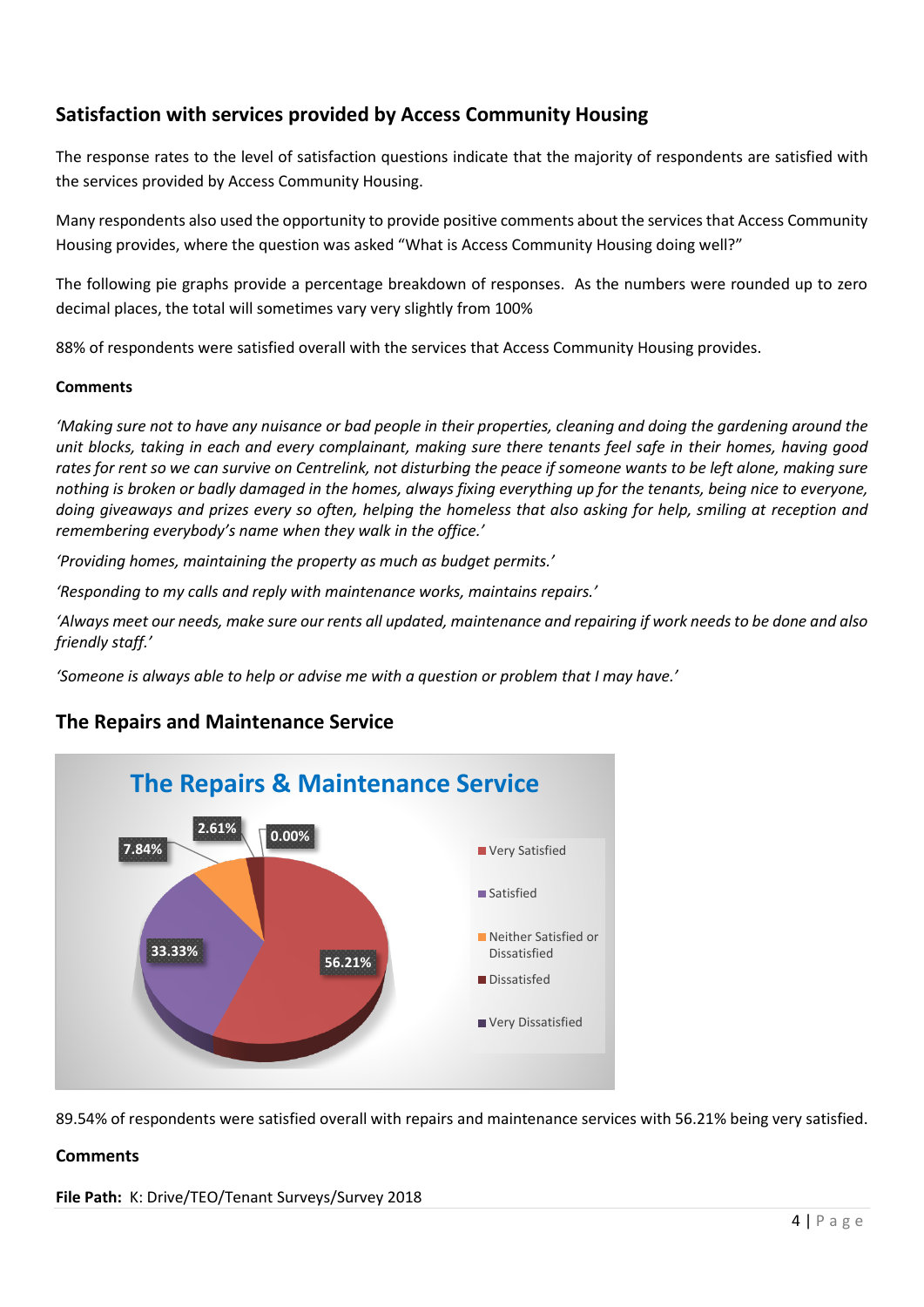*'Managing my building.'*

*'Maintenance of property & approachable staff – most helpful.'*

*'General maintenance, gardener, prompt action when things need doing.'*

*'Good on repairs and maintenances.'*

*'They are very helpful when I want something done they always send a worker out.'*

# **The Level of Staff Support**



83.5% of respondents were satisfied or very satisfied overall with the support that was provided to them by ACHC Staff.

## **Prior Notice to for ACHC Staff to enter your Property**



89.55% of respondents were very satisfied or satisfied overall with the prior notice given to them for ACHC staff to enter their property.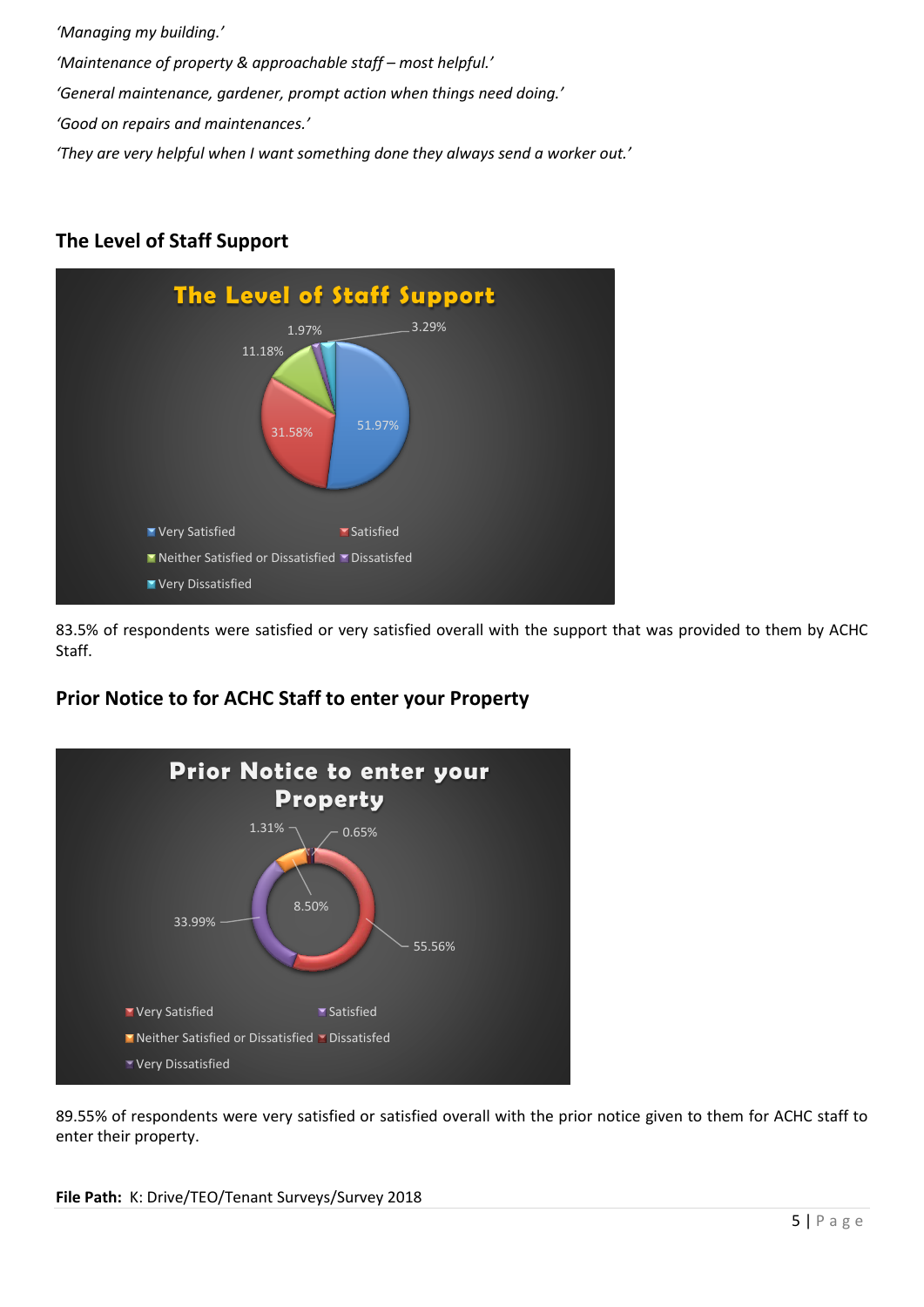**Prior Notice given by a contractor to enter your Property**



87.58% of respondents were very satisfied or satisfied overall with the prior notice given for a contractor to enter their property

### **Support services**

25.66% responded that they have used or are using a support service.

- 60.53% responded that they have not used a support service.
- 13.82% responded that they were unsure if they have used a support service.

### **Three most important concerns**

Respondents were asked to select the three most important concerns to them from 12 options. Health, Money/managing bills, and safety were the most frequently selected options.

These three concerns reflect the needs of tenants with high to very high needs who have physical and mental health issues, where safety is important and who rely on welfare benefits for their income.

### **How Community Housing has helped tenants**

Respondents were asked to select three responses from 10 options. The responses "Feel safe & secure in my home", "Close shops, schools & transport", "low cost housing" and "improved quality of life (better living)"were the most frequently selected options.

| Feel safe & secure in my home           | 67.57% |
|-----------------------------------------|--------|
| Close to shops, schools & transport     | 60.14% |
| Low cost housing                        | 67.57% |
| Improved quality of life(better living) | 54.73% |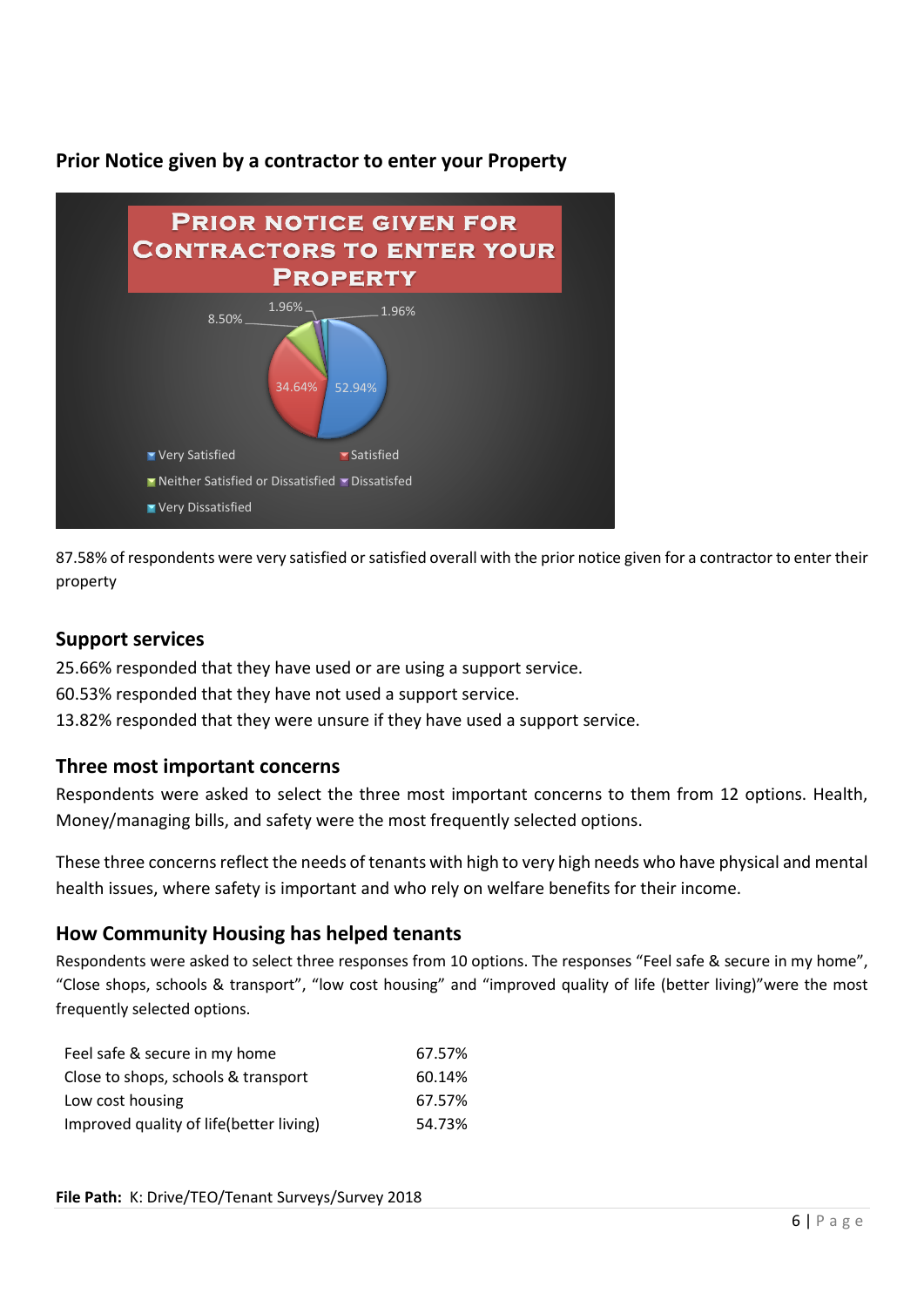The most popular response to the question was 'feel safe & secure in my home & low cost housing'. This reflects the importance of secure, affordable accommodation as a stabilising factor for tenants.

### **Tenant Engagement**

### **Newsletter**

88.74% of respondents said they read the newsletter.



66% of respondents said that they found the newsletter to be helpful and interesting to read.



### **Tenant comments about newsletter and how we can improve**

*'More stories of successes*

*'Low cost recipes'*

*'More pages with photos of tenant gardens'*

*'Tips for gardening on flowers and vegies'*

*'Notification of meetings prior to the event'*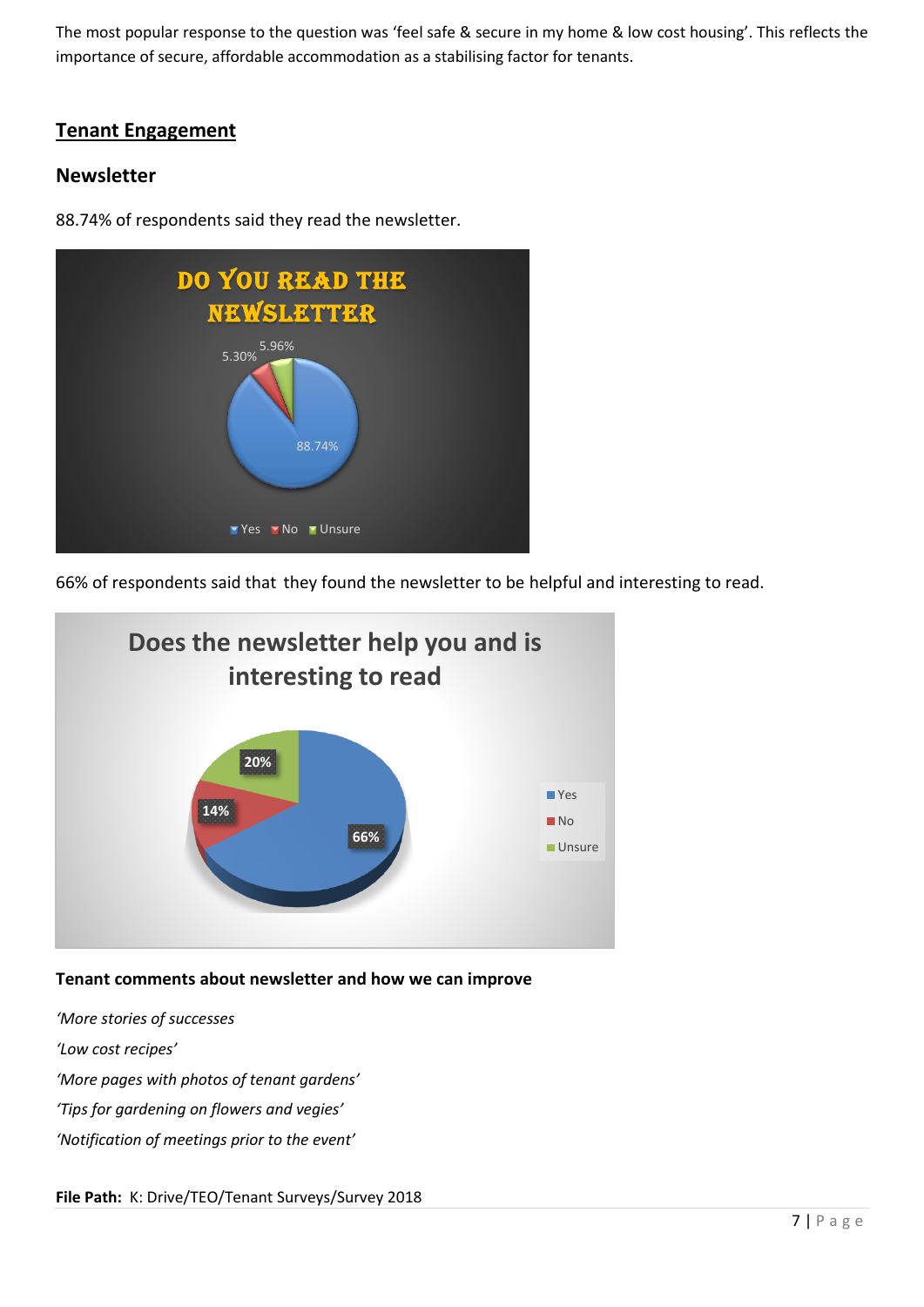### **Issues and activities would tenants like more information or programs on.**

The question was asked what activities/interests would you like more information about.

There were 16 options for this question.

#### **Most frequent responses**

Gardening – 35.29%

Art & Crafts – 30.88%

Cooking quick and easy budget meals- 28.68%

Employment – 22.79%

Health & wellbeing – 24.26%

### **Preferred methods of communication for being informed about community events and to receive feedback**

Phone, email and by text message were the most preferred methods of communication.

### **Tenant comments/suggestions**

Although overall respondents were satisfied with the services that ACHC provides, there were comments about what could be done better and suggestions for improvements.

There were 103 overall comments of which the majority were in regards community outings, notices & inspections & communication.

*'Take us on an outing as some tenants do not have transport' 'More use of Community Centre area' 'Bit clearer on notices for entry' 'Inspections without notice, to see the real way the units or houses are cared for' 'Communicate a little better' 'Communicate with tenant and keep their word of getting back to the tenant' 'Support services and connections, our little family feels alone & struggles' 'Stricter rules for tenants in regards to guests' 'Do a follow up with the tenant who has had a complaint to ensure the issue or issues have been fully resolved' 'More security'*

In response to these issues and other more specific requests, an action plan is being developed and implemented to respond to the issues raised in the tenant feedback survey.

### **Appendices**

#### **1. Covering Letter**

**File Path:** K: Drive/TEO/Tenant Surveys/Survey 2018